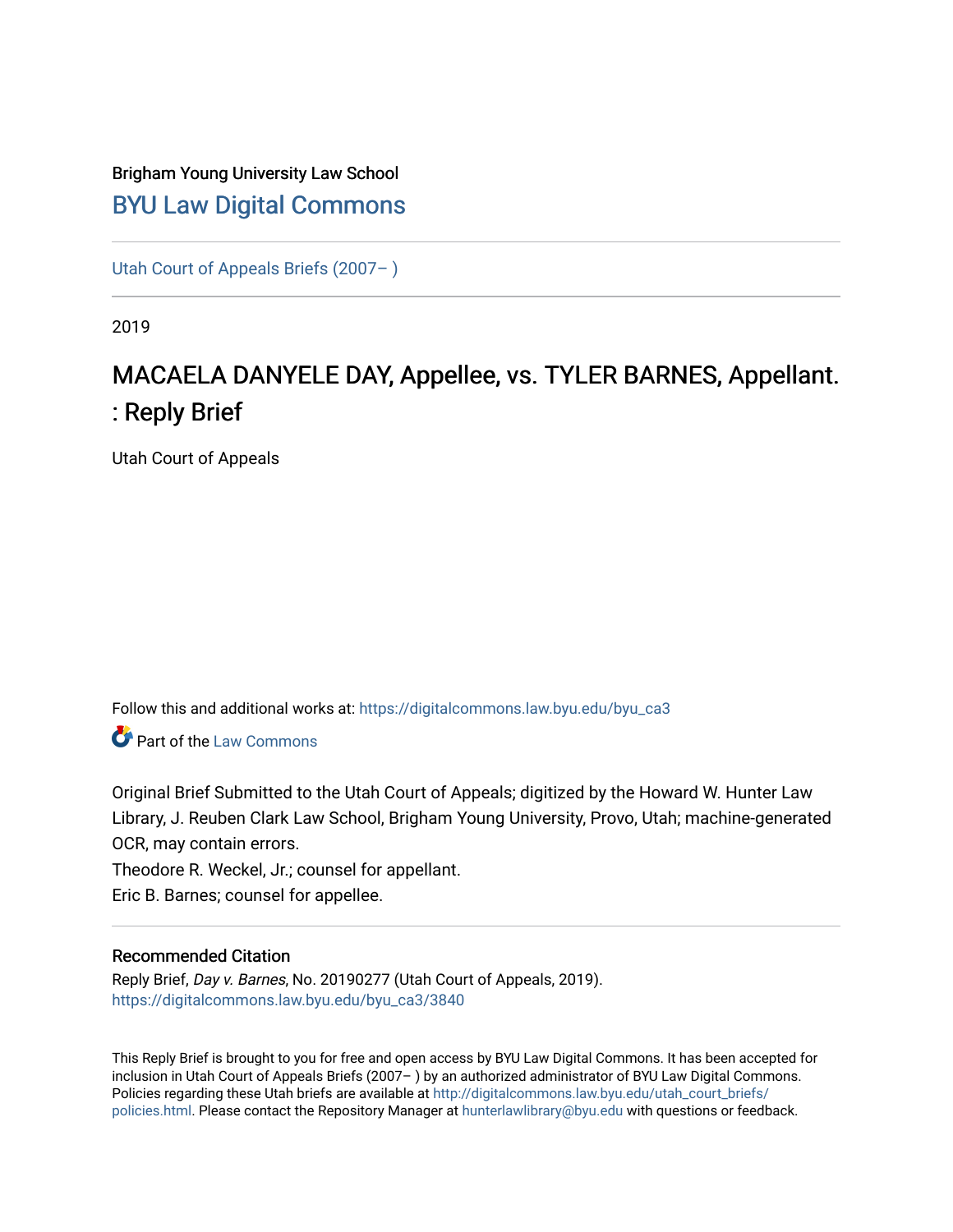## IN THE UTAH COURT OF APPEALS, 450 S. State Street, Salt Lake City. Utah 84078 (801) 578-3900

 $\_$  , and the set of the set of the set of the set of the set of the set of the set of the set of the set of the set of the set of the set of the set of the set of the set of the set of the set of the set of the set of th

 $\overline{\phantom{a}}$  ,  $\overline{\phantom{a}}$  ,  $\overline{\phantom{a}}$  ,  $\overline{\phantom{a}}$  ,  $\overline{\phantom{a}}$  ,  $\overline{\phantom{a}}$  ,  $\overline{\phantom{a}}$  ,  $\overline{\phantom{a}}$  ,  $\overline{\phantom{a}}$  ,  $\overline{\phantom{a}}$  ,  $\overline{\phantom{a}}$  ,  $\overline{\phantom{a}}$  ,  $\overline{\phantom{a}}$  ,  $\overline{\phantom{a}}$  ,  $\overline{\phantom{a}}$  ,  $\overline{\phantom{a}}$ 

| MACAELA DANYELE DAY, | $\bullet$<br>$\ddot{\phantom{0}}$ | <b>APPELLANT'S REPLY BRIEF</b> |
|----------------------|-----------------------------------|--------------------------------|
| Appellee,            | ٠<br>٠                            |                                |
| VS.                  | ٠                                 | Case No. 20190277              |
| TYLER BARNES,        | ٠                                 |                                |
| Appellant.           | ٠                                 |                                |

### APPEAL FROM FINAL ORDER REGARDING RELOCATION

### THE HONORABLE DAVID M. CONNORS PRESIDING ORAL ARGUMENT AND PUBLISHED OPINION REQUESTED

 $\_$  , and the set of the set of the set of the set of the set of the set of the set of the set of the set of the set of the set of the set of the set of the set of the set of the set of the set of the set of the set of th

ERIC B. BARNES *Counsel for Appellant Counsel for Appellee* 299 S. Main Street, Suite 1300 47 N. Main Street Salt Lake City, UT 84111 Kaysville, UT 84037 Telephone: (801) 535-4385 Telephone: (801) 801-546-3874

THEODORE R. WECKEL, JR.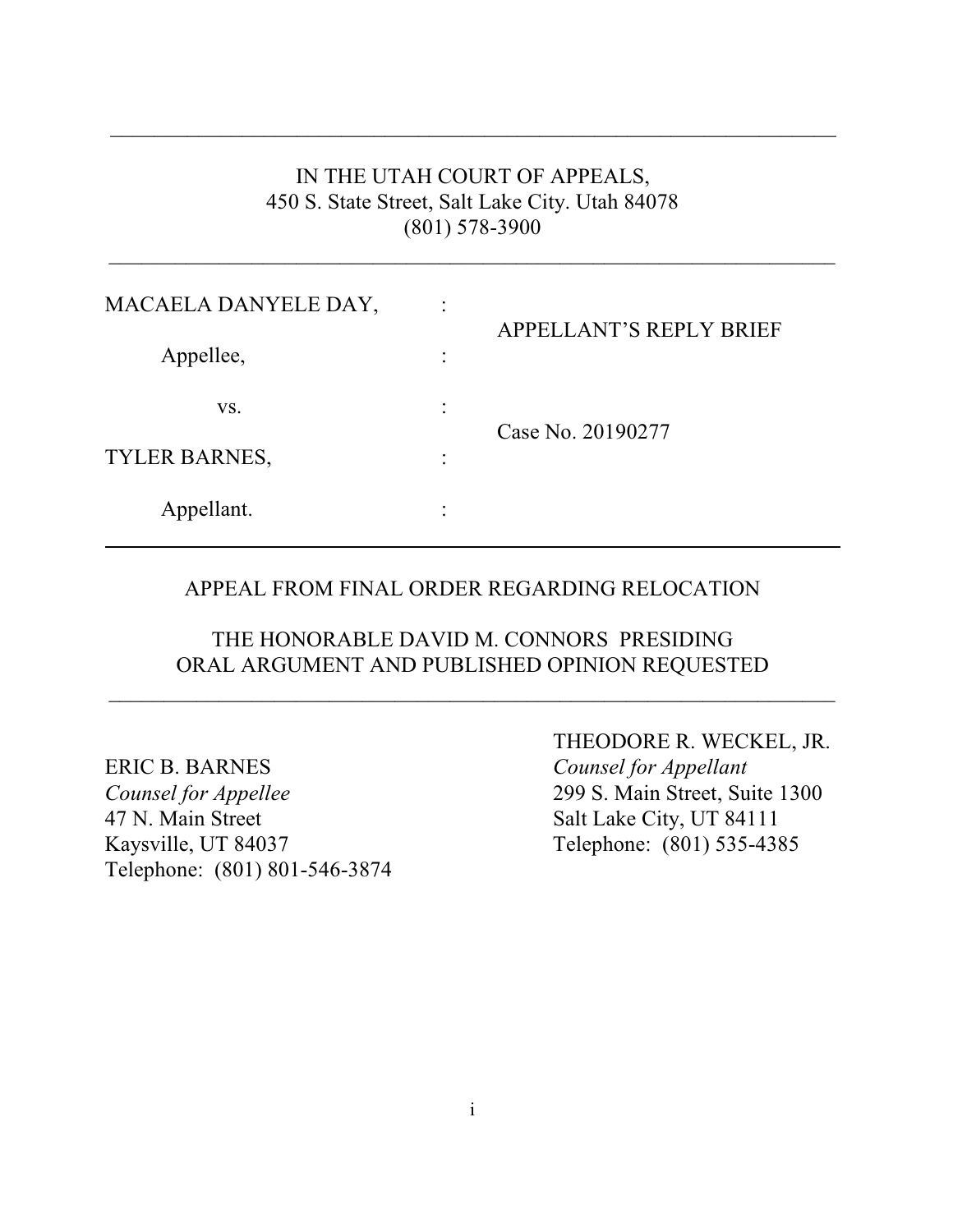### **TABLE OF CONTENTS**

| <b>ARGUMENT</b>                                           |
|-----------------------------------------------------------|
| I. MACAELA'S DUE PROCESS ARGUMENT WAS PRESERVED 1-5       |
| II. TYLER'S SUFFICIENCY/MARSHALING ARGUMENT FAILS 5-10    |
| III. REVERSAL IS WARRANTED FOR ERIC BARNES'S ACTIONS. 10- |
|                                                           |
|                                                           |

## **TABLE OF AUTHORITIES**

## **CASES**

| <i>Pledger v. Cox,</i> 626 P.2d 415 (UT 1981) $\ldots \ldots \ldots \ldots \ldots \ldots \ldots \ldots \ldots \ldots$ |
|-----------------------------------------------------------------------------------------------------------------------|
|                                                                                                                       |
| Sterling Fiduciaries, LLC v. JPMorgan Chase Bank, 2017 UT App. 135, 402 P.3d                                          |
| United States v. Parker, 101 F.3d 527 (7 <sup>th</sup> Cir. 1996) $\ldots \ldots \ldots \ldots \ldots \ldots$ 1, 2    |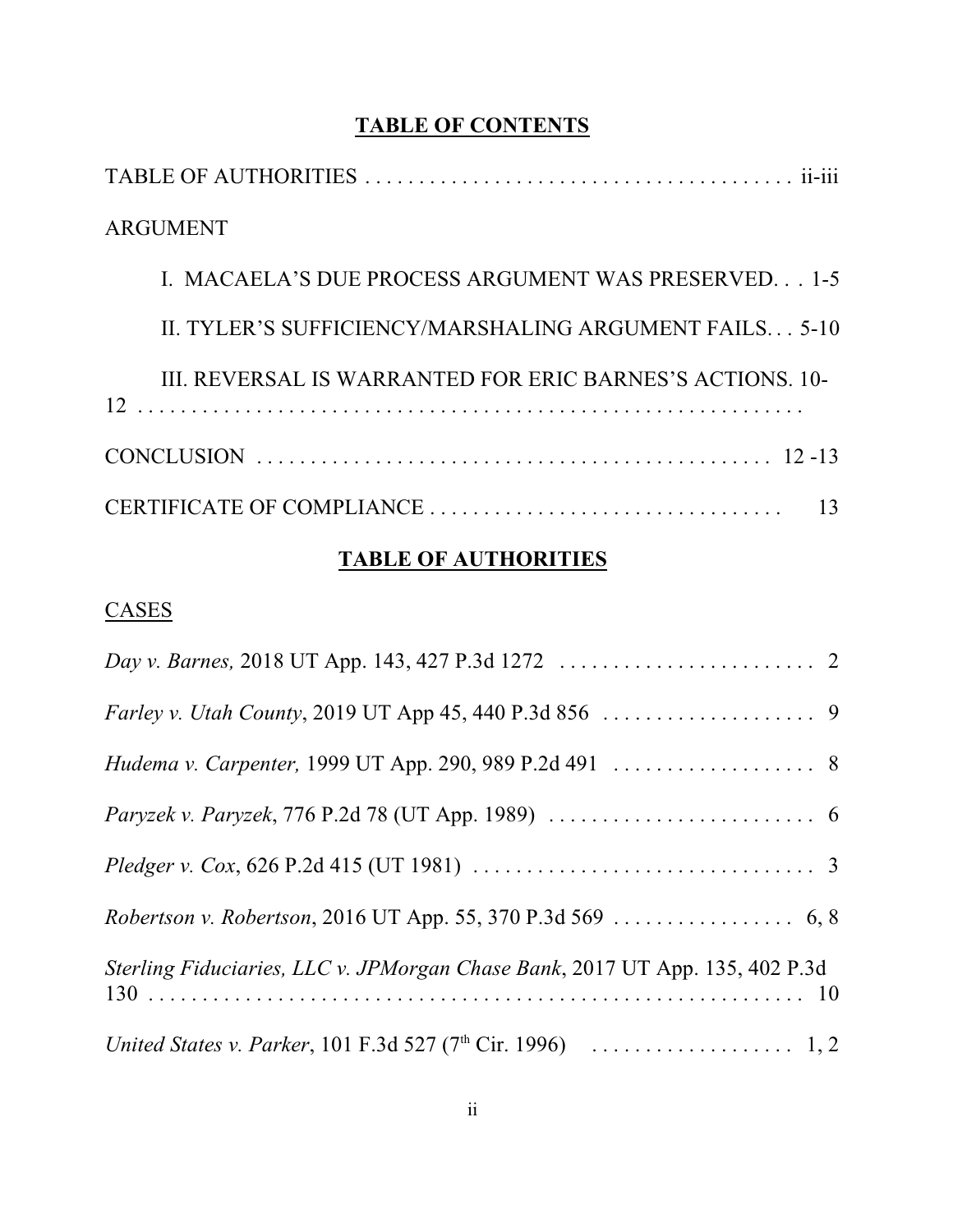## **STATUTES**

| <b>COURT RULES</b> |
|--------------------|
|                    |
|                    |
|                    |
|                    |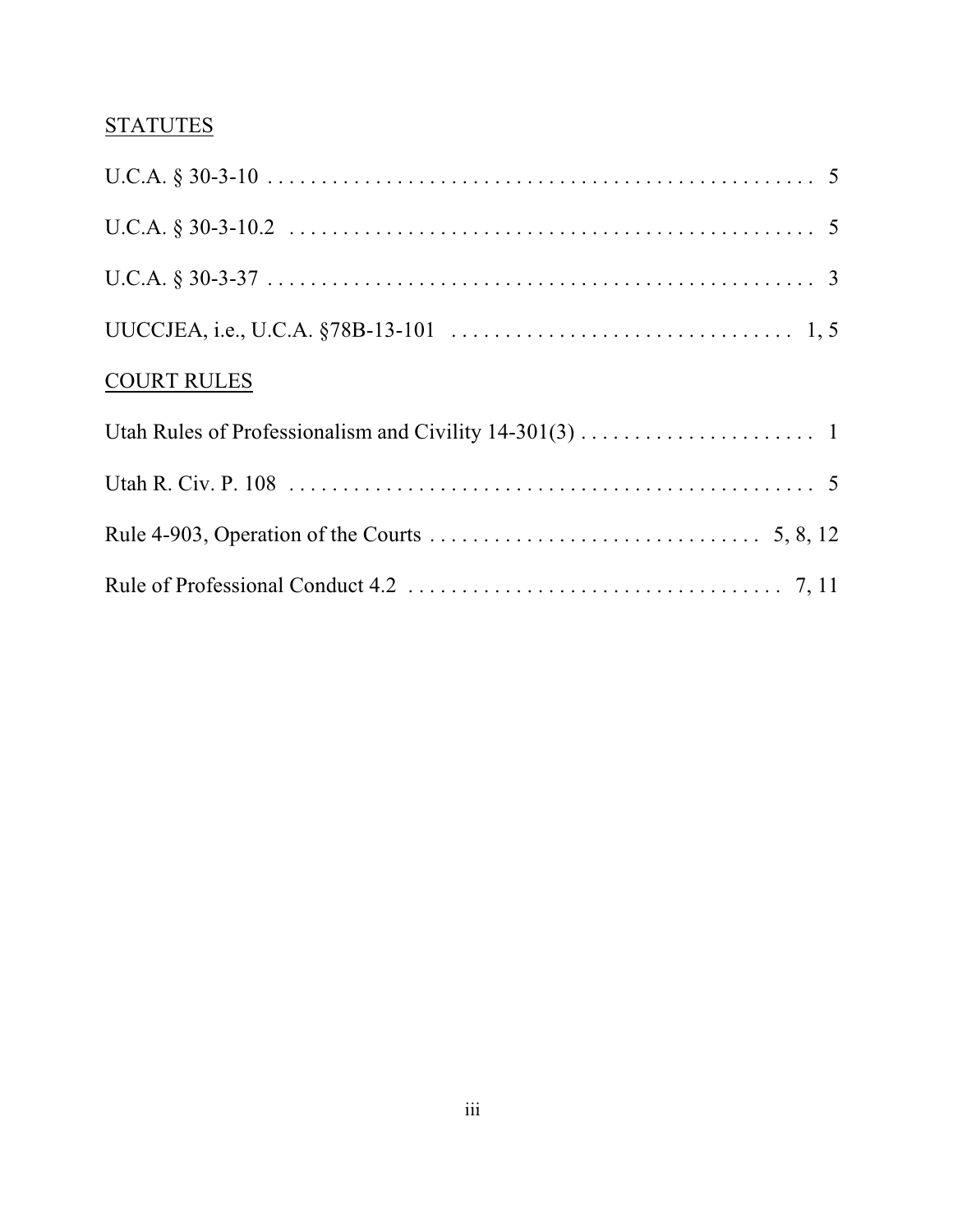## IN THE UTAH COURT OF APPEALS, 450 S. State Street, Salt Lake City. Utah 84078 (801) 578-3900

 $\_$  , and the set of the set of the set of the set of the set of the set of the set of the set of the set of the set of the set of the set of the set of the set of the set of the set of the set of the set of the set of th

 $\_$  , and the set of the set of the set of the set of the set of the set of the set of the set of the set of the set of the set of the set of the set of the set of the set of the set of the set of the set of the set of th

| MACAELA DANYELE DAY, |           | <b>APPELLANT'S REPLY BRIEF</b> |
|----------------------|-----------|--------------------------------|
| Appellee,            | ٠         |                                |
| VS.                  | ٠         | Case No. 20190277              |
| <b>TYLER BARNES,</b> | $\bullet$ |                                |
| Appellant.           |           |                                |

### **ARGUMENT**

#### I. MACAELA'S DUE PROCESS ARGUMENT WAS PRESERVED.

On page 31 of his brief Tyler cites to *United States v. Parker*, 101 F.3d 527, 528 ( $7<sup>th</sup>$  Cir. 1996) for the notion that this Court need not address the issue of whether the District Court denied due process by limiting the scope of Macaela's examination of her witnesses at the relocation hearing. However, it appears that Tyler misunderstands Macaela's argument because he characterizes it as trying to elicit the same testimony that had been adduced at the temporary order hearing for the UUCJEA case, i.e., U.C.A. § 78B-13-101, et. seq. On page 34 of his brief, Tyler goes on to violate the Utah Rules of Professionalism and Civility 14-301(3)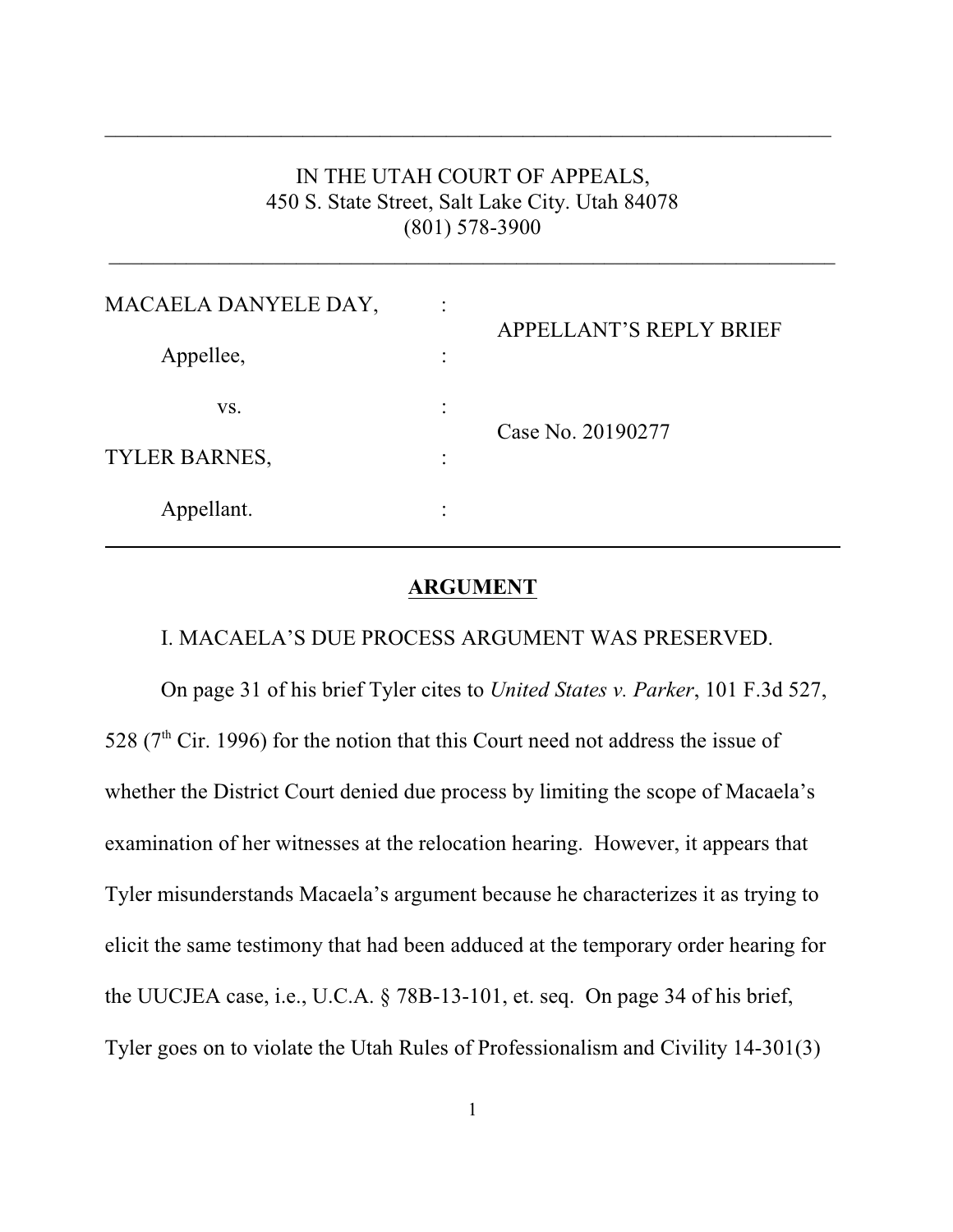by speculating without proof of Macaela's improper motives as stated in her arguments. However, Macaela preserved this issue at great length during her oral argument post remand before the District Court (R. 2758 - 2770). She also preserved the issue originally during the evidentiary hearing on relocation (R. 2221, 17-25; R. 2222, 6-7; R. 2225-26; R. 2227, 1-18; R. 2228, 4-5, 9-10, R. 2228, 15-18, R. 2231, 1-17; R. 2564, 18-25, 2565, l. 1-10; R. 1323). Therefore, Tyler's first argument materially misstates Macaela's preservation of the issue and should be disregarded for that reason.

Nevertheless, assuming that the Court views *Parker* as helpful (because it is clearly not controlling), *Parker* actually states: "If the [remanding] opinion identifies a discrete, particular error that can be corrected on remand without the need for a determination of other issues, the court is limited to correct that error." *Id.*

However, *Parker*'s materiality is questionable for the following reasons. First, *Day v. Barnes*, 427 P.3d 1272, ¶20 (UT App. 2018) ordered the District Court to make independent findings and conclusions without imposing an erroneous burden of proof on Macaela, and without addressing any other issue raised in the parties' initial briefs. Therefore, since the District Court ruled on the relocation issue for a second time upon remand, if the District Court denied due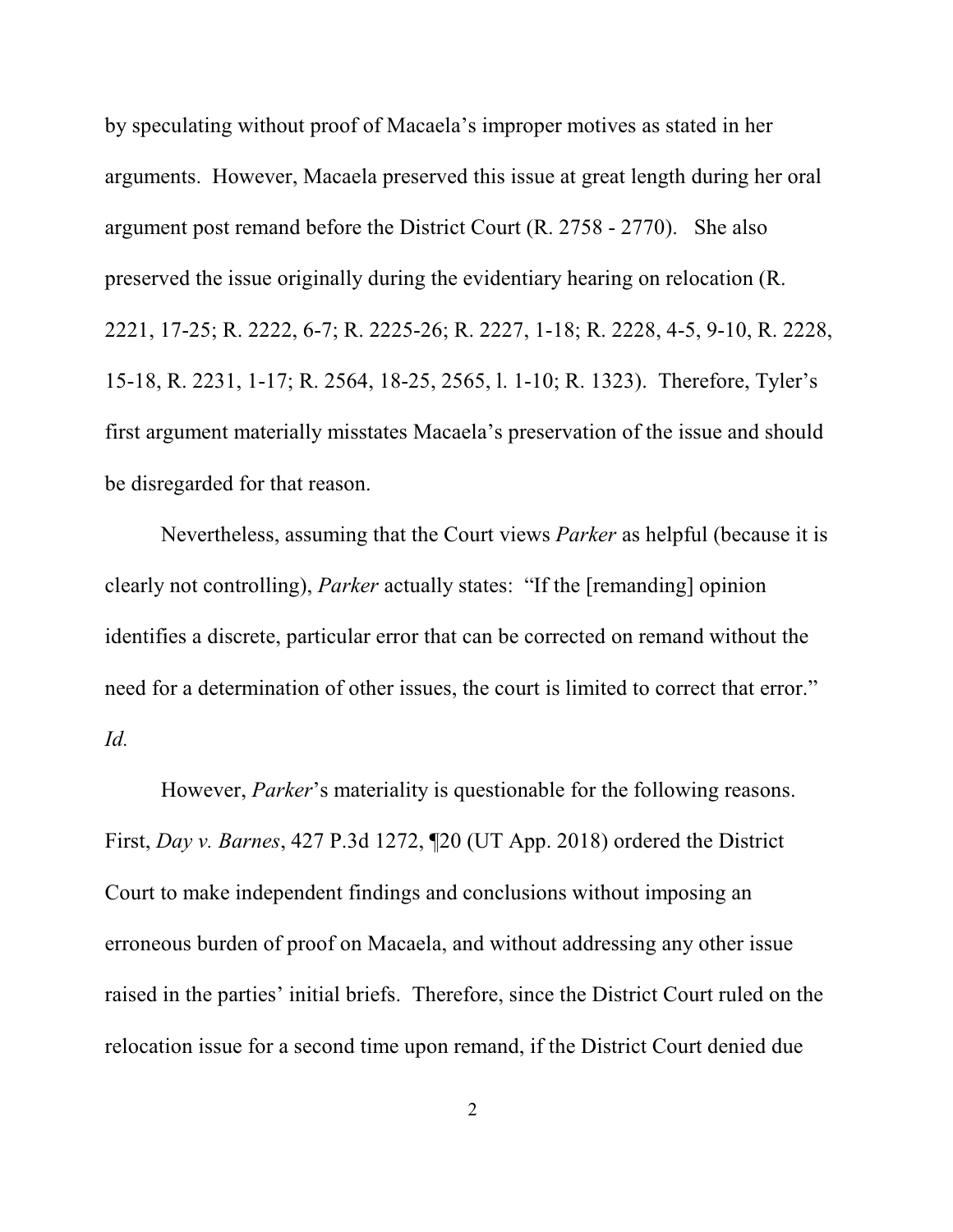process again by its independent findings, the issue of due process is preserved per se. Indeed, there is even a secondary basis for a due process violation because the District Court stated in the preamble to its findings that it only reviewed unspecified "appropriate portions of the live testimony presented by the parties during the evidentiary hearing" held on March 20 and 21, 2014. R. 2741. This issue was alluded to by the District Court during oral argument post remand. R. 2756, 9-10. Therefore, it is unclear as to whether the Court's ruling is arbitrary – by focusing only on parts of some witnesses' testimonies while ignoring other, material parts. The District Court's decision appears to be arbitrary because its findings do not state that any of the parties' witnesses testimonies should not be considered. Furthermore, the District Court's footnote 3 for its conclusions of law fails to address at least two, material factors stated in the relocation statute (U.C.A. § 30-3-37), e.g., the reasons for the relocation, and the willingness and financial wherewithal of Macaela's family to pay for travel costs so that the parties could enjoy a joint custody arrangement. R. 2746 (on which Macaela provided substantial evidence as discussed *infra*). Therefore, this Court needs to review the record to determine whether due process was violated again post remand.

Secondly, on page 35 of Macaela's pre-remand opening brief, she cited to *Pledger v. Cox*, 626 P.2d 415, 416 (UT 1981) for the notion that the District Court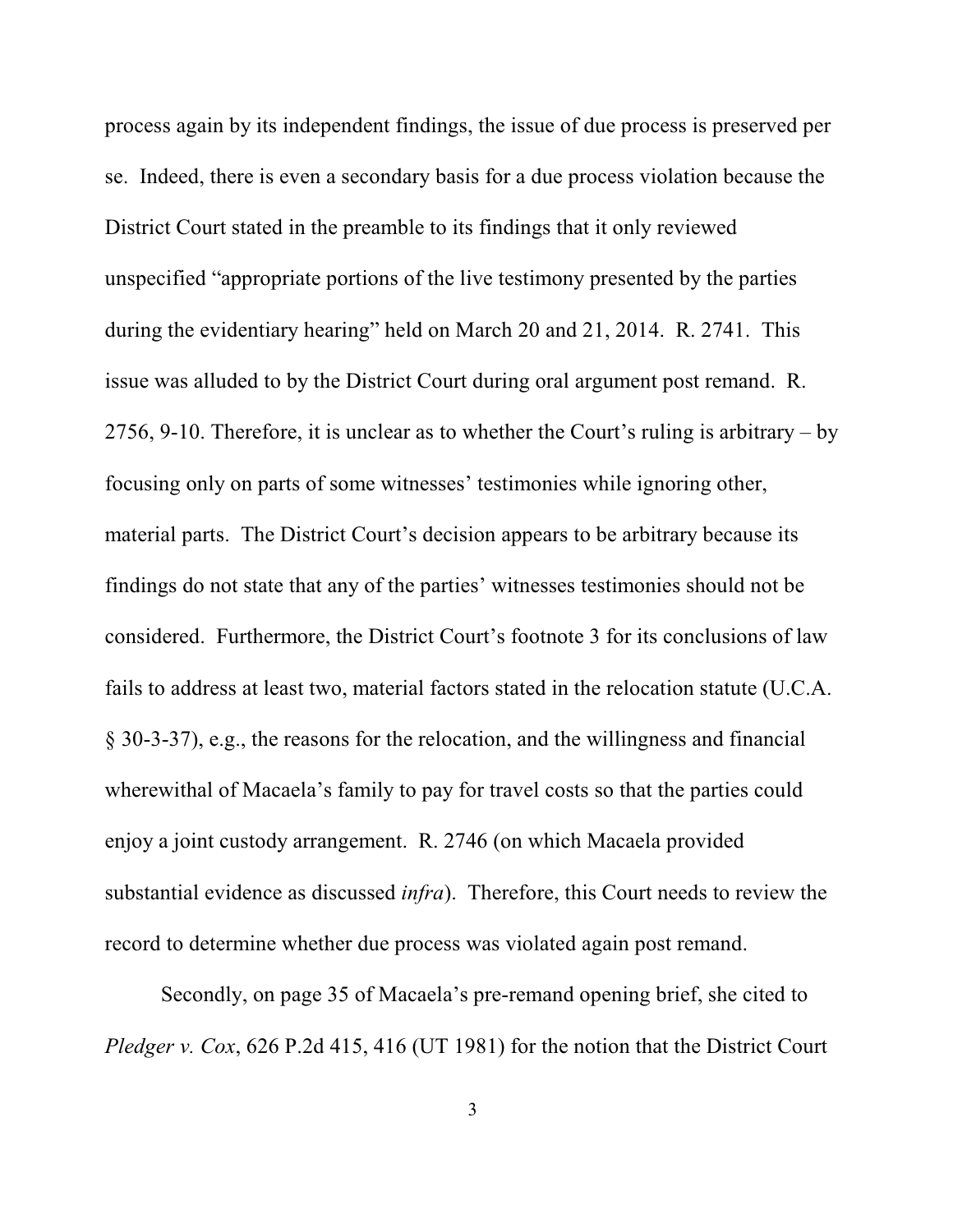had conducted a trial de novo "on the record" initially. *Pledger* stands for the principal that a court should "take testimony and examine into the facts" and give closer scrutiny than a mere review of an agency action. *Id. Pledger* is analogous, because the District Court limited the scope of Macaela's witnesses' testimonies during the relocation hearing, and may have only considered part of the testimonial evidence in ruling on relocation. R. 2222. Therefore, because the District Court had discretion to take additional evidence post-remand, and given Macaela's oral argument of the prejudice associated with the Court restricting the scope of her witnesses' testimonies during the relocation hearing (discussed *infra*), the court's election not to take additional evidence and/or review all of the testimonies at the relocation and UUCJEA hearings implies a less than thorough review of the evidence and factors for relocation and a denial of due process.

Third, this conclusion is borne out by the fact that the District Court's third conclusion of law states that Macaela "did not present evidence that was significantly different than what was presented to the Court during the evidentiary hearing that resulted in the April 25, 2014, order – without acknowledging that it restricted the scope of Macaela's examination during the relocation hearing. R. 2745. The District Court then went on to conclude that because no new evidence was presented, it would simply find as it had previously. R. 2745.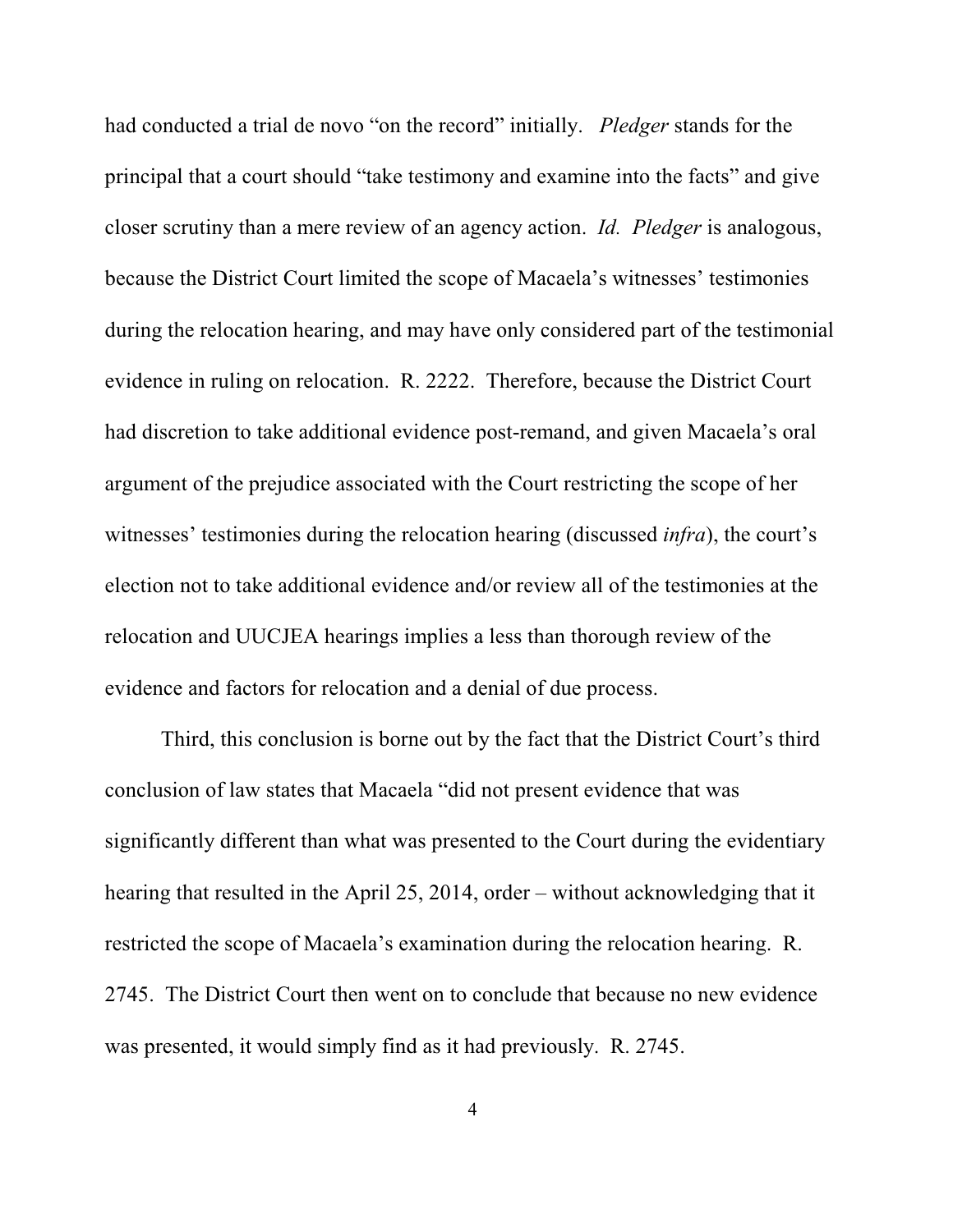Fourth, preserving the rights of a parent in the child custody context through a Civil Rule 108 objection is an important, due process issue since it involves a parent's fundamental liberty interest to raise her child. Therefore, guidance is needed as to whether due process is violated when a judge relies on previous, temporary findings in a UUCCJEA context (U.C.A. § 78B-13-101, et. seq.), and then restricts the scope of examination during a later relocation hearing. The statutory standards between a custody determination under the UUCCJEA and the relocation statute – although related to child custody – are materially different. That is, the UUCCJEA is primarily concerned with the child's home state and venue disputes between State forums, while relocation involves criteria set forth in the relocation statute, U.C.A. § 30-3-10 and 10.2, Rule 4-903 for the Operation of the Courts, and the Utah common law. For these reasons the Court should hold that the Court again violated Macaela's due process rights.

### II. TYLER'S SUFFICIENCY/MARSHALING ARGUMENT FAILS.

Tyler next argues that this Court cannot review the evidence relating to the District Court's findings for the UUCJEA hearing entered on April 25, 2014. Since this Court never made a ruling on the legitimacy of the District Court's ruling regarding relocation in its remand opinion, Tyler's argument fails for that reason alone. That is, whether the District Court decided the relocation issue correctly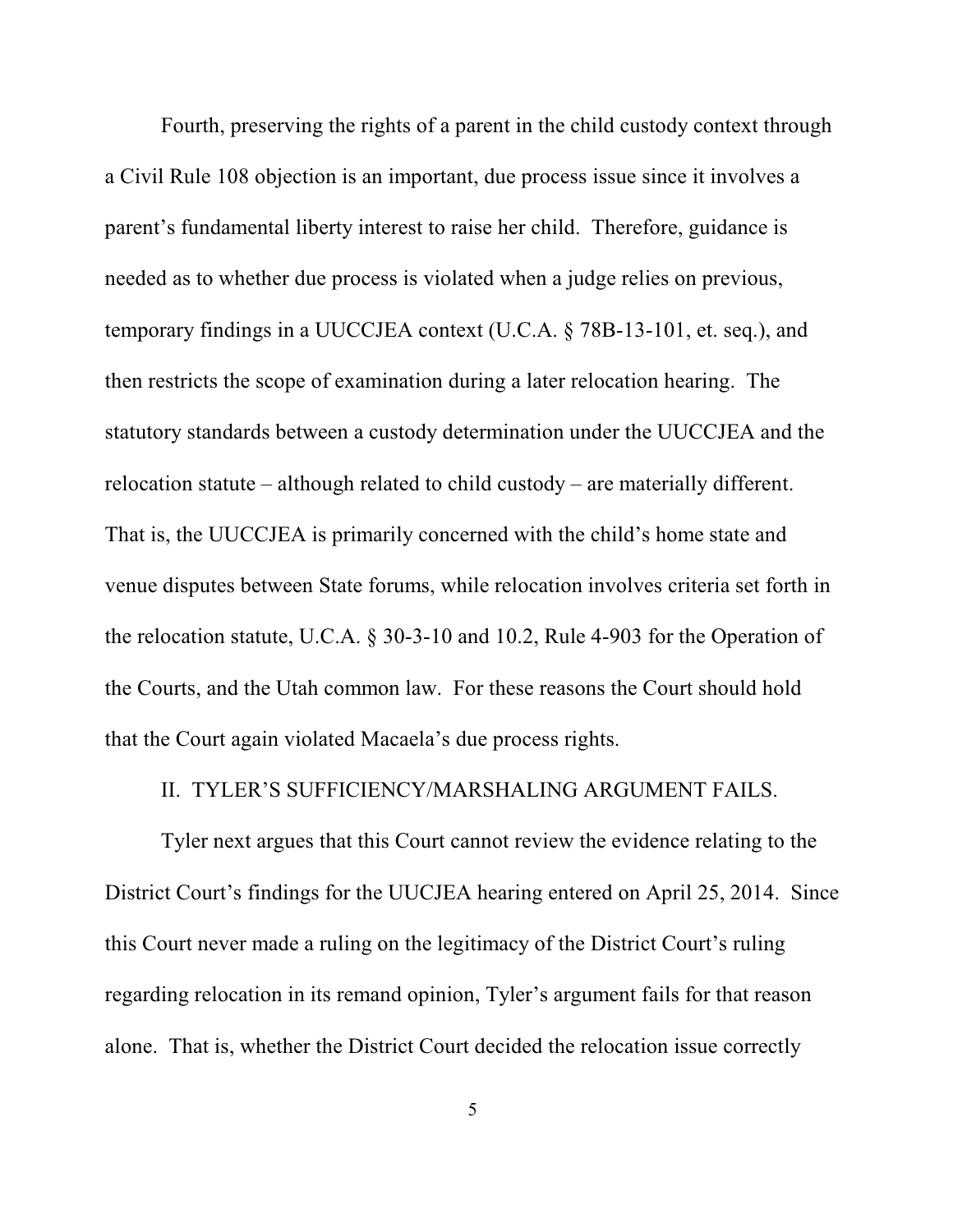based on the evidence still needs to be decided.

Secondly, on page four of its ruling on relocation, the District Court stated that it considered "appropriate portions of the live testimony presented by the parties during evidentiary hearings before the Court on March 20 and 21, 2014 . . . " R. 2741. Tyler argues that the evidence considered for relocation cannot be revisited on appeal due to the District Court entering findings of fact on that issue. Tyler's argument ignores existing authority which states that to be adequate, a court's findings need to be supported by substantial evidence – regardless of whether the evidence is stated in the findings of fact. *Paryzek v. Paryzek*, 776 P.2d 78, 82-83 (UT App. 1989).

Additionally, and more importantly, in the context of child custody and relocation cases, this Court generally reviews the District Court's findings as they apply to the statutory factors under a clearly erroneous and/or abuse of discretion standard. *See Robertson v. Robertson,* 370 P.3d 569, 572-73. Here, although the District Court articulated the legal standards to apply at the beginning of its findings of fact and conclusions of law, it failed to consider many, significant statutory and Utah common law factors as they applied to the evidence. For example, despite a great deal of evidence presented by Macaela, the post remand findings do not address Tyler's emotional instability (being on medications for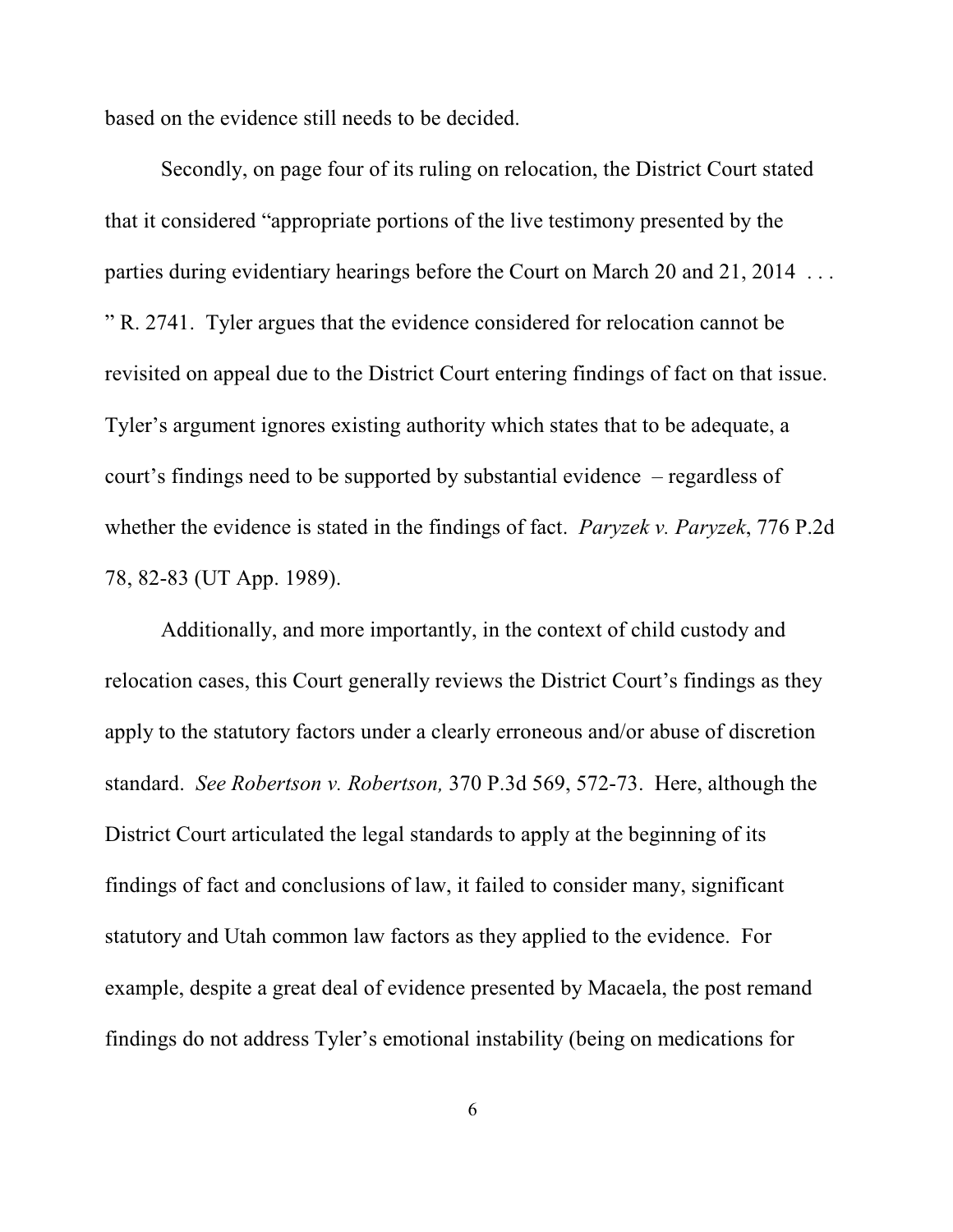anxiety and being involuntarily committed to a juvenile facility) (R. 3148, 3-10; R. 3131, 11-14; Macaela's strong support system in Massachusetts and lack thereof in Utah for this young mother (R. 2416-17; 2864-65); the child's previous and positive custodial arrangements with Macaela's family in Massachusetts (R. 2233- 34; R. 2307, 19-25), the effect Tyler's abandonment of the child and lack of support (emotional and financial) had on Macaela's ability to care for the child in Massachusetts (R. 2958, l. 13-15), Tyler's lack of moral character in terms of raping and sexually abusing Jaime and Macaela (R. 2936, 2-6; R. 2942, 12-15; Tyler's addiction to pornography (R. 1993, 12-25; 3215, 1-13; R. 3351, 12-25); Tyler's lewd behavior while living in the Day household rent free (R. 2942, 4-7); Macaela's reason for being pressured to turn over custody of the child to the Barnes family through the unethical actions of his lawyer/father, Eric Barnes, had effectively extorted custody of the child through threatening Macaela's mother with criminal prosecution based upon Tyler's lies about Jamie (R. 3155, 1-2; R. 3156, 1-5; R. 3182, 16; R. 3282, 7-12; R. 3348, 22-23; R. 3368, 18; R. 3368, 16- 25; R. 691, 696, 698, 701) (discussed further *infra*), that Macaela was on a much faster path to financial independence so that she could support the child than Tyler (R. 2245, 2-7; R. 2476, 21-25; R. 2477, 24-25), that the child has had contact with the Day family in Massachusetts every six weeks since 2013, and maintained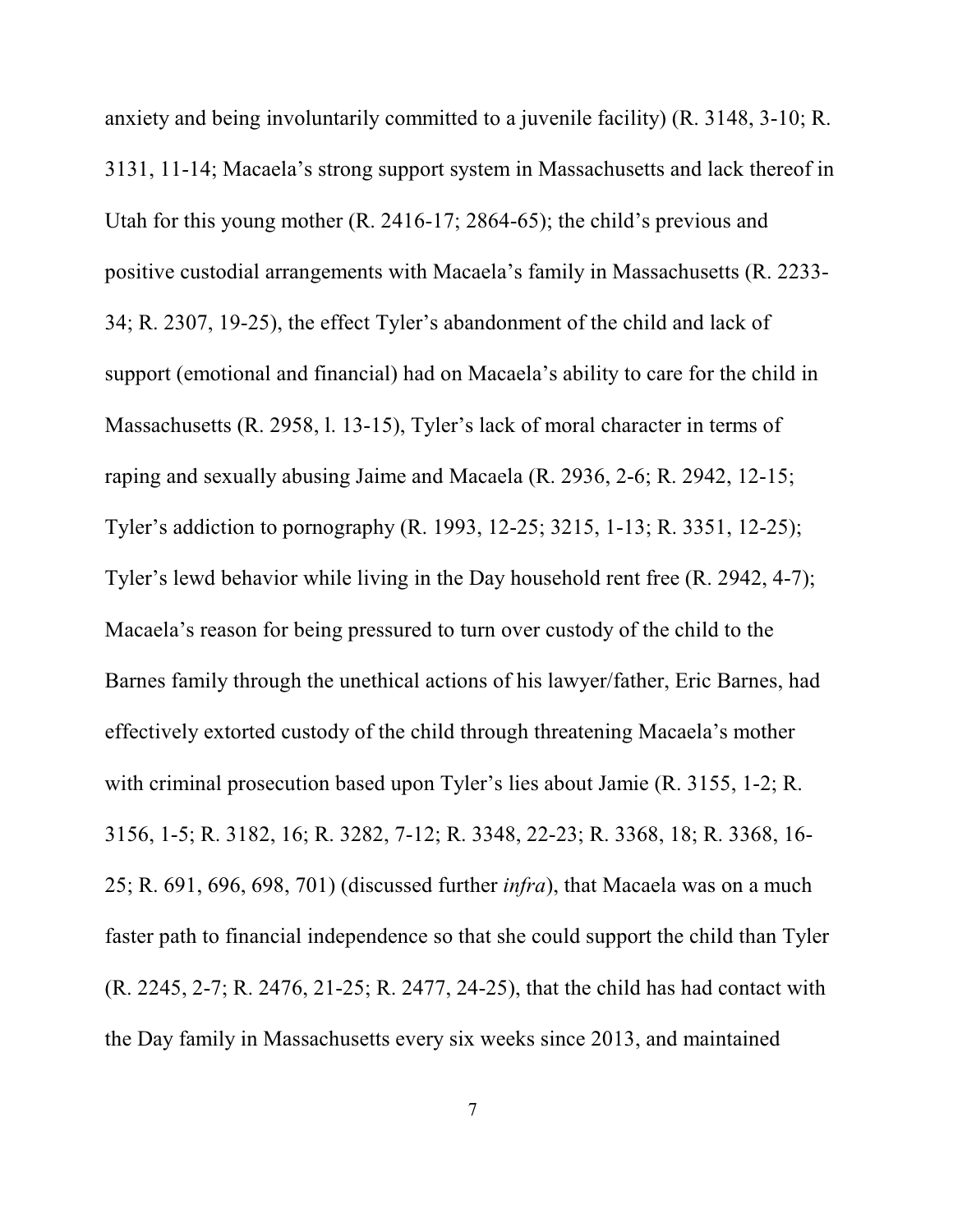regular contact thereafter (R. 2243, 17-25; R. 2270, 13-25) until Macaela relocated to Utah for one year where she served as the court ordered and agreed to primary caregiver, that the Day household had offered to pay for Tyler's and the child's transportation expenses so that Tyler could have enjoyed a joint custody arrangement (R. 2237-38), that no Utah college or university had the dance program that Macaela's college offered, i.e., teaching disabled children to dance (R. 2247, 1-17), and evidence that Tyler's parenting skills were below those of Macaela's (record in its entirety). This evidence is not only material but the statutorily defined criteria for a relocation determination under the authorities cited. The Court's findings don't address any of this evidence. Therefore, it is clear that under *Robertson* the Court's findings are clearly erroneous, and the court's decision regarding relocation needs to be reversed as a matter of law.

Furthermore, not all custody factors are on equal footing. *Hudema v. Carpenter*, 1999 UT App. 290, ¶26, 989 P.2d 491. Whether a party has served as a primary caregiver is a very important factor. *Robertson*, 370 P.3d at 574. Here, despite being 21 years old, the Court ratified the parties' stipulation in the UUCCJEA matter in 2015 (after the custody evaluator had provided his information to the parties at a Rule 4-903 conference), which allowed Macaela to serve as the child's primary caregiver with final say authority for one year between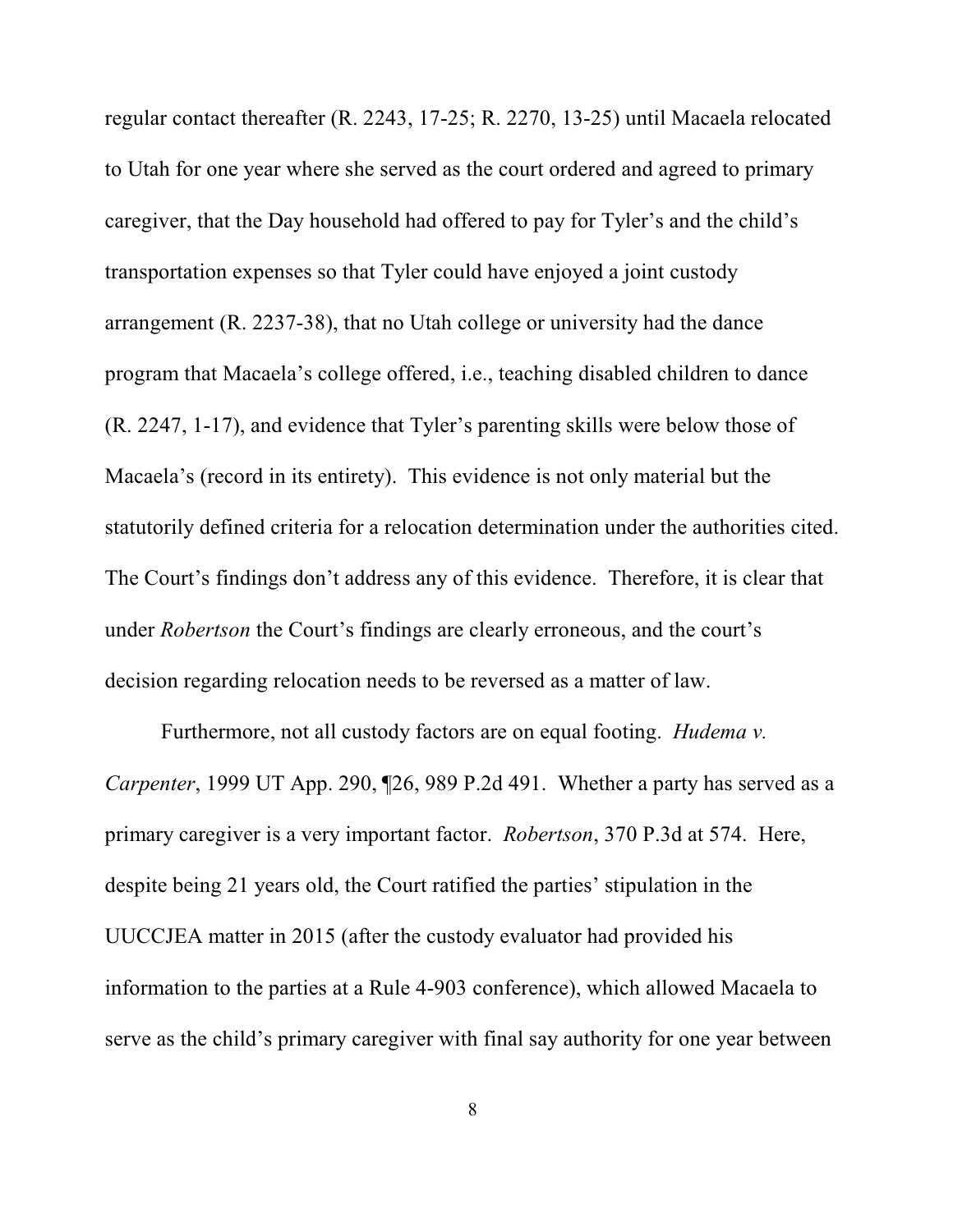the summer of 2015 and the relocation hearing in July of 2016 (R. 1531,  $\P$ 1, 5). Macaela then took her non-dance college classes online at the time the Court held its relocation hearing (R. 2269-71). Nevertheless, the Court downplayed this very important evidence under *Robertson* in its findings. R. 2743, ¶13.

Regarding Tyler's marshaling argument, this argument is inapplicable generally because the case involves child custody. *Robertson,* 370 P.3d at 572-73. Nevertheless, assuming arguendo that marshaling applies, Tyler does not articulate with specificity how his evidence was substantial on the relocation issue, and how it adequately refuted the evidence Macaela had presented. While it is true that a District Court need not state in its findings all evidence that was presented to it, the findings must be supported by substantial evidence, and the evidence is substantial if its quality persuades a reasonable mind that the court's holding is correct. *Farley v. Utah County*, 2019 UT App. 45, 440 P.3d 856, ¶21-22. In so doing, this court also must consider and review all of the evidence presented, but need not weigh it anew – unless this Court has a concern with the District Court's conclusion. *Id.*

Here, paragraph 26 of the findings states that because Macaela had a clear path to obtain joint custody of the child, and that she enjoyed final decision making authority if she returned to Utah, relocation was inappropriate (R. 2745). However, the Court's conclusion is not the correct legal authority to be used regarding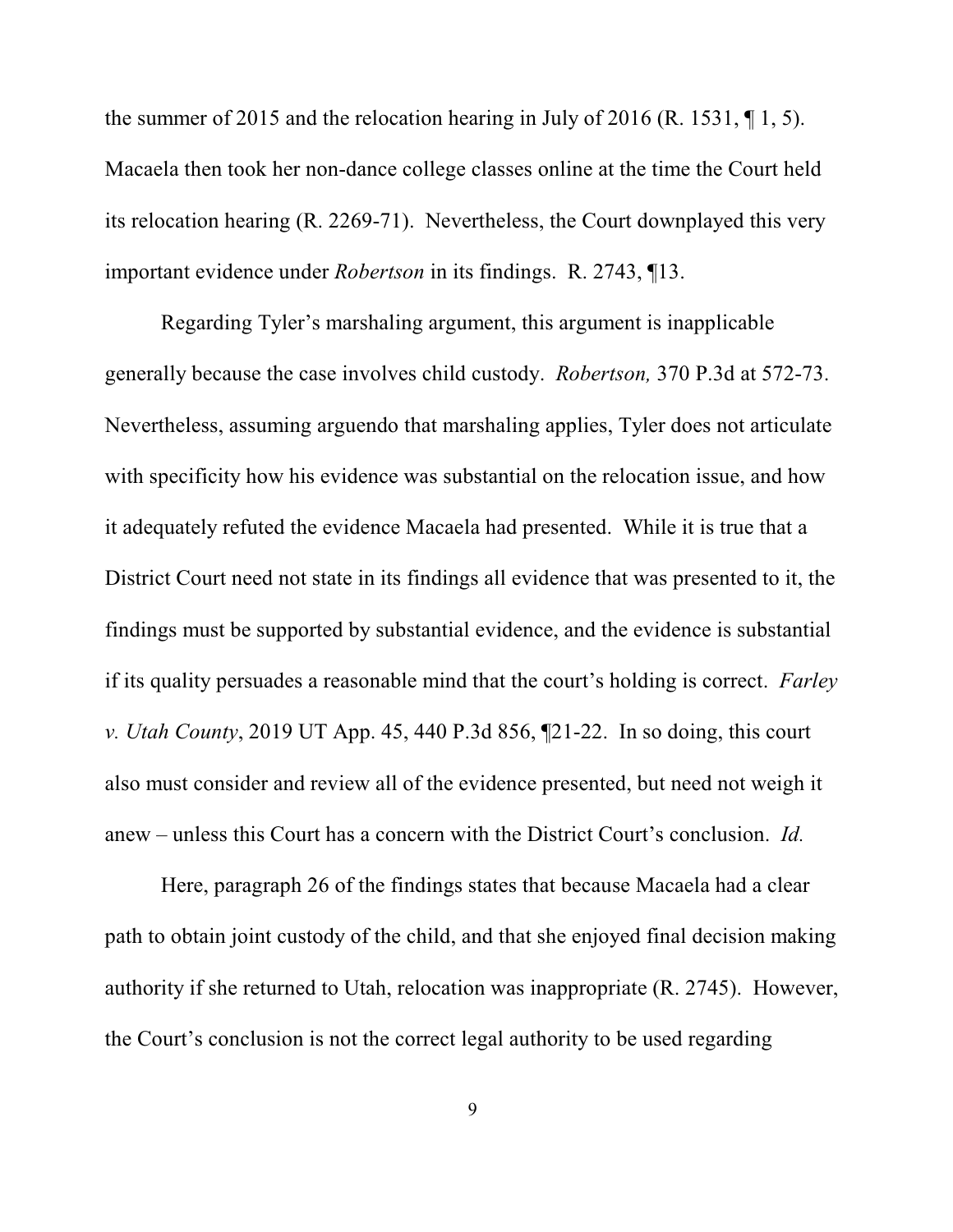relocation as stated *supra*, and effectively substituted the court's opinion regarding the best interest of a young mother over her wishes to control her own destiny financially by choosing the career path which would provide her with the greatest chance of happiness while supporting her daughter. Thus, the Court's largely bare bone, repetitive, and clearly erroneous findings do not substantially support the District Court's ruling. Therefore, the relocation ruling must be overturned as a matter of law under the authorities cited.

### III. REVERSAL IS WARRANTED FOR ERIC BARNES'S ACTIONS.

On page 47 of his brief, Tyler alleges without citing to the record that his attorney father "had a Massachusetts attorney representing him and the only pending case was in Massachusetts" at the time Eric Barnes spoke with Macaela about the case while she was represented by counsel. However, when a party alleges a fact in his brief, it must be cited to in the record. Utah R. App. P.  $24(e)(1)$ . There is no such citation to the record. The appropriate sanction is to not consider the allegation as true. *Sterling Fiduciaries, LLC v. JPMorgan Chase Bank*, 2017 UT App. 135, ¶31, 402 P.3d 130.

However, even assuming arguendo that Tyler or Eric Barnes were represented by a Massachusetts attorney in the Massachusetts custody action, Mr. Eric Barnes – an experienced bar member of the Utah State Bar – admitted that he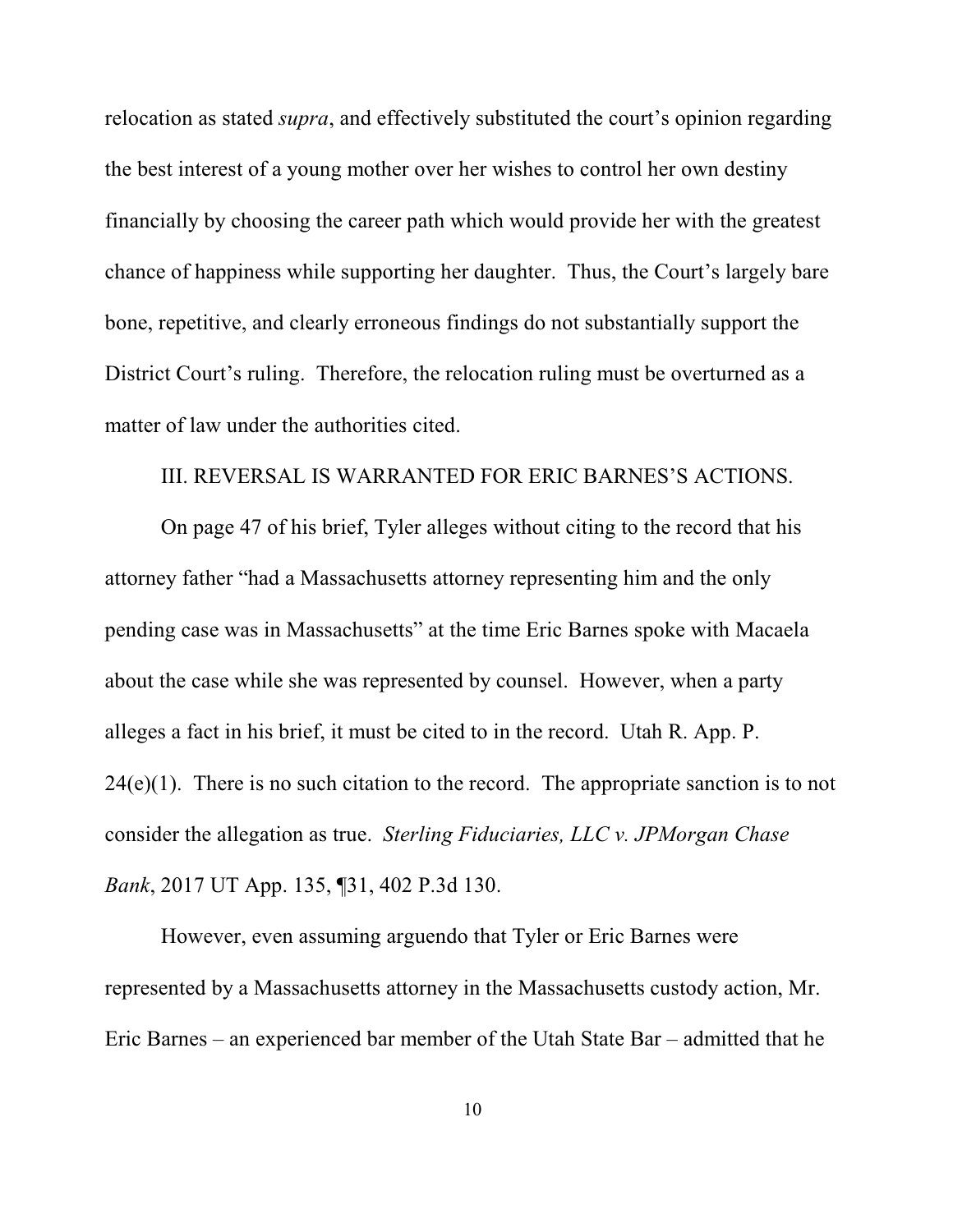had spoken with Macaela about mediating the custody issue in Utah when he knew that she was represented by counsel shortly before representing Tyler in the mediation to resolve the custody issue (which upon termination resulted in the UUCCJEA suit) (R. 3156, 1-5; R. 3348, 22-23; R. 3368, 18). During this meeting with Eric Barnes, Macaela was only 18 years old (R. 3155, 1-2). Macaela became sad and emotional during the meeting (R. 3153, 23-25; R. 3154, 1-2). Eric Barnes then threatened Macaela's mother with prosecution for his son's lies about Jaime Day during the mediation, which resulted in Macaela deciding to change her position of primary custody to turning over custody (R. 3368, 16-25; R. 691, 696, 698, 701).

Thus, Eric Barnes's status as Tyler's father is a red herring, and did not absolve him as a member of the bar from his responsibility under Professional Rule 4.2(a). Indeed, the evidence shows that Eric Barnes was an interested lawyer who was trying to gain advantage for his client/son. Given the close time period in which the communication and the mediation took place, it is reasonable to infer that Eric Barnes was also representing Tyler's interests during his conversation with Macaela - despite his allegation to the contrary. Eric Barnes also entered his appearance in the UUCJEA matter on May 15, 2013 – a few weeks after the failed mediation. The fact that Macaela had given up custody of the child in the first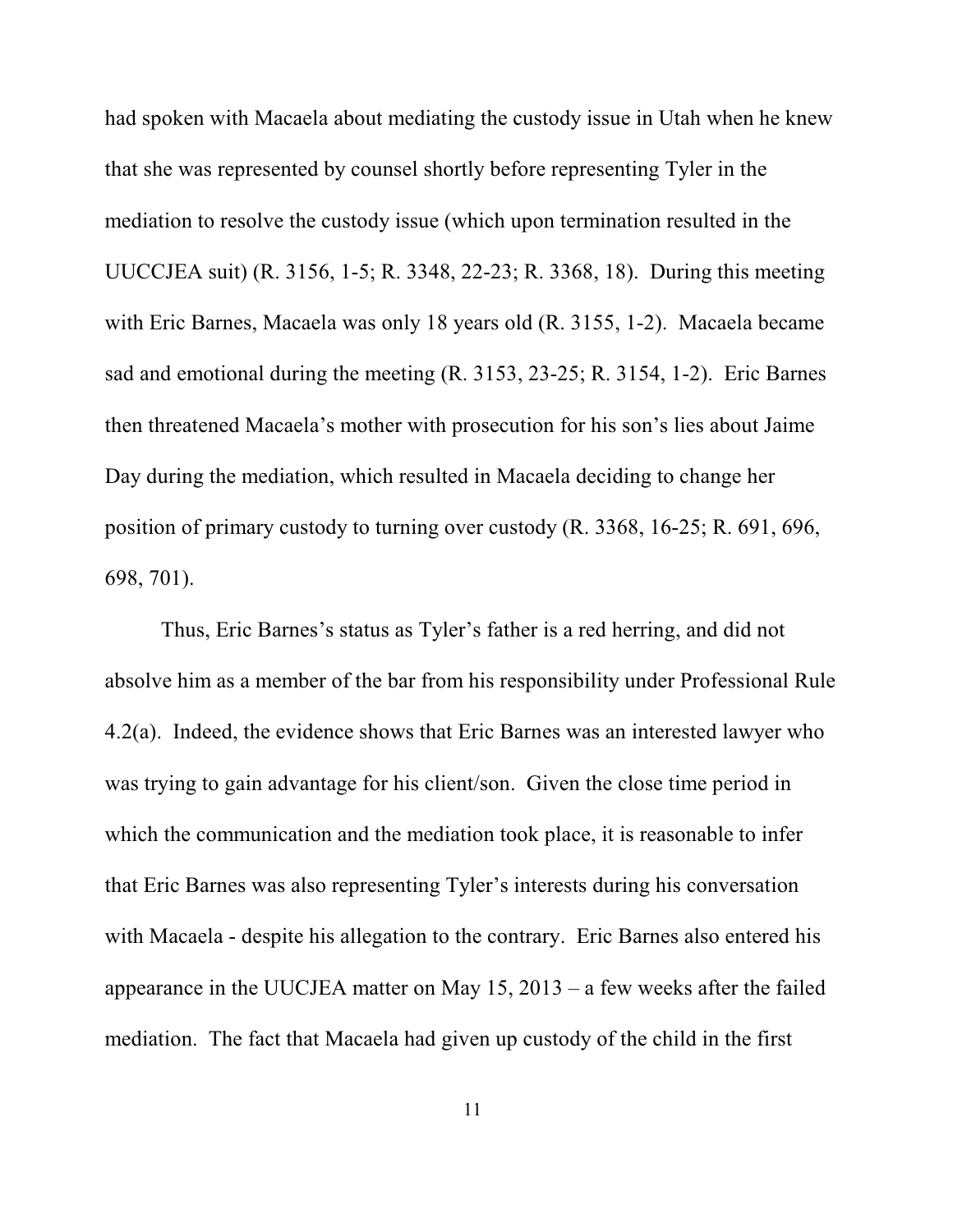place by an admitted threat which Mr. Eric Barnes followed through with is material evidence pursuant to Rule 4-903(4)(F)(viii) for the Operation of the Courts and the Utah common law. Eric Barnes's interaction with Macaela implies coercion and/or trying to extort custody of the child from her by threat. Comment two of professional rule 4.2 states that it was created to protect a represented person from *possible* overreaching. Thus, Eric Barnes's actions clearly violated this rule, and the possible if not likely upshot of his actions was that a young mother lost custody of her small child by threat by an attorney who used his experience to gain custody by intimidation.

Eric Barnes also had Tyler report Jaime to the police without investigating the serious allegation of child molestation – knowing that his son had lied to him previously (R. 3351-52). Tyler later admitted that he had exaggerated the facts to the police during cross-examination (R. 3209, 14-16). Eric Barnes's actions in this regard also undoubtedly caused a great deal of unnecessary stress to Macaela's family, likely motivated by his desire to gain custody of the child.

Given the impact of Mr. Barnes's actions as it relates to custody, the Court should award custody of the child to Macaela as a sanction.

#### **CONCLUSION**

This is a case where the District Court failed to apply the law correctly to the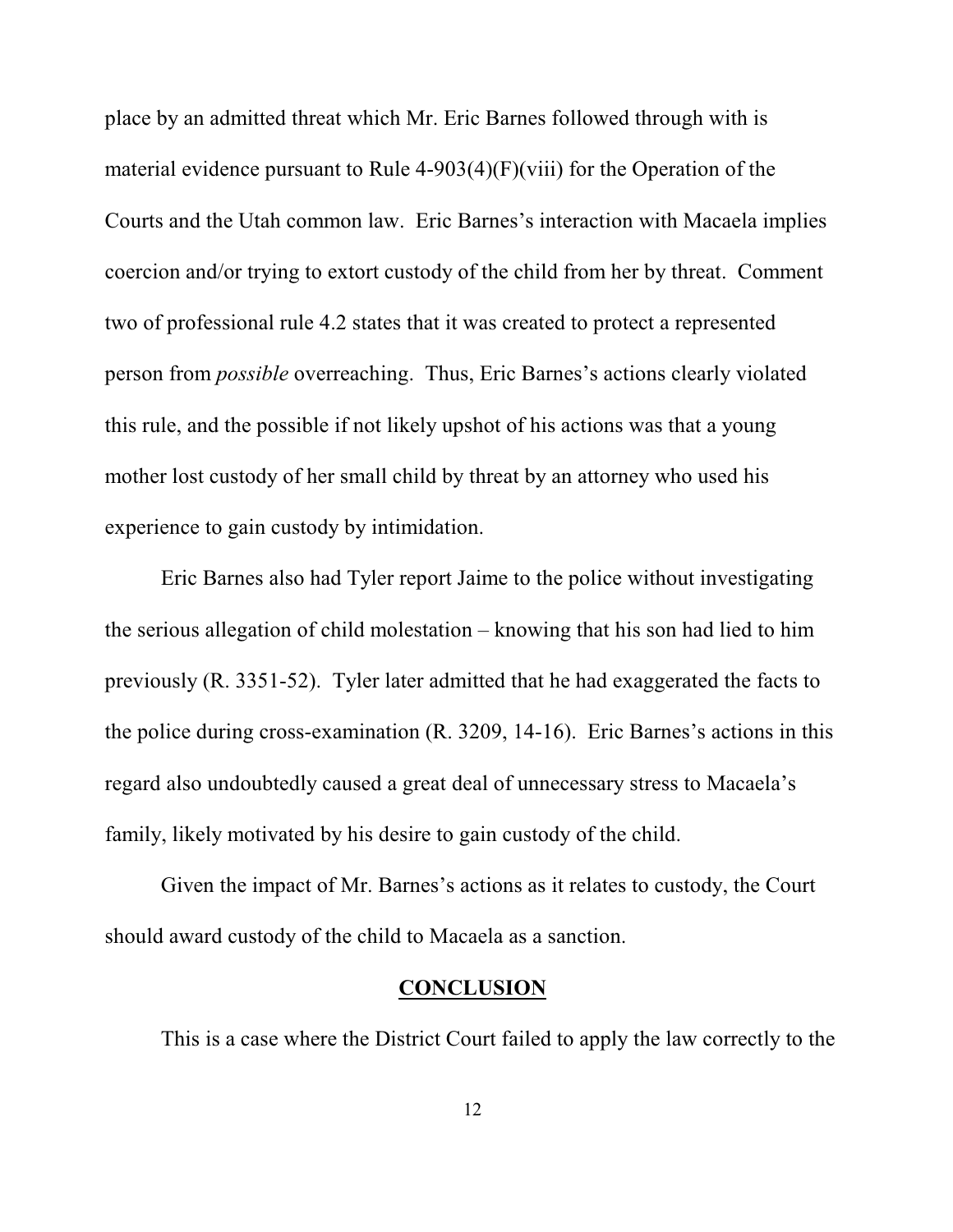evidence in the context of relocation under the authorities cited. Essentially the Court preferred the highly immature if not criminal behavior of a Utah resident over a Massachusetts resident – despite awarding Macaela primary caregiver status and final say as a 20-year-old – but only if she lived in Utah. There is no great harm to the child in relocating to Massachusetts to join her mother now because the Court effectively found in paragraph 25 of its findings that the child had bonded to both parents. Indeed, because the child first lived with the Day household, has had continued contact with that family throughout her life, and has many contacts and family members living in Massachusetts, there should be no harm to the child in ordering relocation. Parent-time for Tyler should be ordered pursuant to the relocation statute.

Dated this 31<sup>st</sup> day of October, 2019. /s/ Theodore R. Weckel *Counsel for Appellant*

### **CERTIFICATE OF COMPLIANCE**

Pursuant to Utah R. App. P. 24(f)(1), I certify that this brief contains 2,863 words by use of Word Perfect's word counting application, and pursuant to Utah R. App. 21(g), this brief does not contain any private information.

Pursuant to Utah R. App. P.  $24(g)$ , there is no private information contained in this brief.